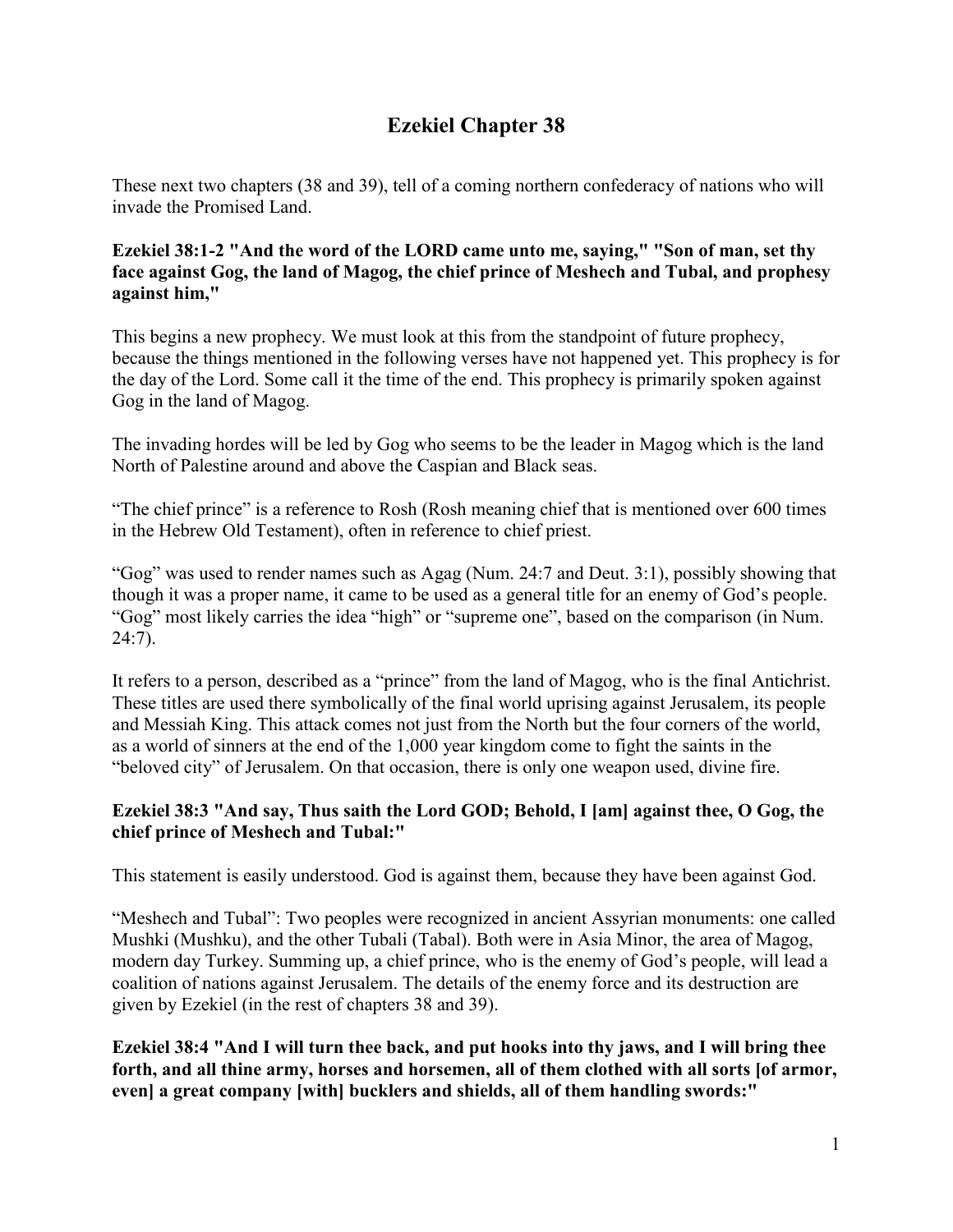Just as God used Assyria and Babylon as human invaders for His judgments, He aims to use this army. In this case, He brings the invader to Palestine so that He may visit judgment on the invader itself. He thus uses the language of hooks in the jaws, as in judging Egypt. From the aggressor's perspective, they think that it is their plan only to seize the spoil which draws them to Palestine.

# **Ezekiel 38:5 "Persia, Ethiopia, and Libya with them; all of them with shield and helmet:"**

Persia and modern Iran are the same. Ethiopia is another hostile country to Christianity. Ethiopia is an African country located south of Egypt. Libya is in North Africa and joins Egypt on the west side. All of these countries are opposed to Christianity. Notice, they are prepared for war. They seem to come from every direction; north, south, east, and west.

## **Ezekiel 38:6 "Gomer, and all his bands; the house of Togarmah of the north quarters, and all his bands: [and] many people with thee."**

Today the area called Gomer is Armenia, which also was known as Cappadocia, having a people called Gomer in Assyrian inscriptions. Togarmah is eastern Turkey today.

## **Ezekiel 38:7 "Be thou prepared, and prepare for thyself, thou, and all thy company that are assembled unto thee, and be thou a guard unto them."**

This is still speaking to Gog. He is to prepare for war. "Guard", in the Scripture above, means leader.

This is the great time of Israel's cleansing, salvation and spiritual life, getting them ready for Messiah's return and kingdom.

#### **Ezekiel 38:8 "After many days thou shalt be visited: in the latter years thou shalt come into the land [that is] brought back from the sword, [and is] gathered out of many people, against the mountains of Israel, which have been always waste: but it is brought forth out of the nations, and they shall dwell safely all of them."**

In the context of Israel's restoration (Ezek. 34-39), the invader will make its final bid for the Land. "Brought back from the sword" refers to Israelites who have been returned to their land, after the sword had killed or scattered many of their people. The Hebrew word used for "brought back" means "to return" or "restore.

Gathered is a word also frequently referring to God's final regathering of Israel. It has begun historically and will continue until the latter days. In the final millennial kingdom, there will occur the full and spiritual regathering, when all Israel is saved to enter their promised kingdom.

Dwell safely means the Israelites' blessed estate after God has brought them back to their land.

**Ezekiel 38:9 "Thou shalt ascend and come like a storm, thou shalt be like a cloud to cover the land, thou, and all thy bands, and many people with thee."**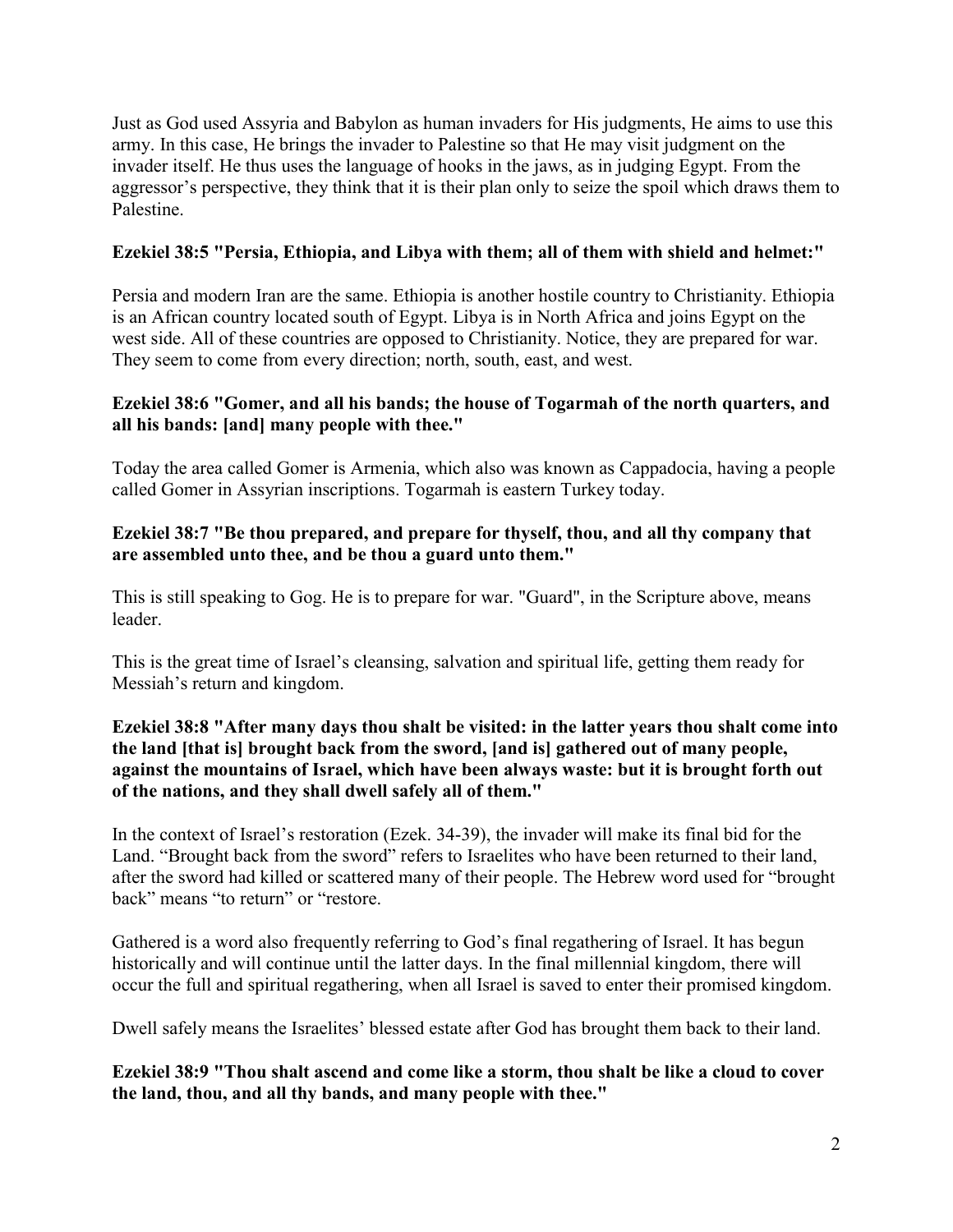This will be a massive army of all of the above mentioned nations, coming to attack the little land of Israel. There will be so many of them they will stir up dust, and it will look like a cloud covering the land.

# **Ezekiel 38:10 "Thus saith the Lord GOD; It shall also come to pass, [that] at the same time shall things come into thy mind, and thou shalt think an evil thought:"**

This evil thought comes from an evil heart. We must remember, that God is using Gog's evil thoughts to pull him to this battle the same as he did with the Pharaoh of Egypt.

# **Ezekiel 38:11 "And thou shalt say, I will go up to the land of unwalled villages; I will go to them that are at rest, that dwell safely, all of them dwelling without walls, and having neither bars nor gates,"**

They are such a small nation, and without walls and gates to hold the conquerors back. They should be an easy prey. This is the evil thought they are thinking.

# **Ezekiel 38:12 "To take a spoil, and to take a prey; to turn thine hand upon the desolate places [that are now] inhabited, and upon the people [that are] gathered out of the nations, which have gotten cattle and goods, that dwell in the midst of the land."**

Israel has become an affluent land, because the blessings of God are upon her. Their land has plenty of food, and has a warm port to the Mediterranean Sea. This would all be a blessing to them. There is famine in some of these countries today.

## **Ezekiel 38:13 "Sheba, and Dedan, and the merchants of Tarshish, with all the young lions thereof, shall say unto thee, Art thou come to take a spoil? hast thou gathered thy company to take a prey? To carry away silver and gold, to take away cattle and goods, to take a great spoil?"**

Sheba is an Arabian country. Dedan has to do with caravan merchants. Tarshish were merchant traders thought to be from Southern Spain. In fact, the three just mentioned would benefit by trading with Israel. The "young lions", speak of invading soldiers that burned cities, such as the Babylonians who invaded and burned Judah, killed or lead many away captive.

# **Ezekiel 38:14 "Therefore, son of man, prophesy and say unto Gog, Thus saith the Lord GOD; In that day when my people of Israel dwelleth safely, shalt thou not know [it]?"**

It appears that Gog has been watching and waiting for an opportunity to come against Israel. The people like Iran, Ethiopia, and Libya are all as opposed to Israel, as Russia is. When they feel the opportune time is here, they will attack Israel.

**Ezekiel 38:15 "And thou shalt come from thy place out of the north parts, thou, and many people with thee, all of them riding upon horses, a great company, and a mighty army:"**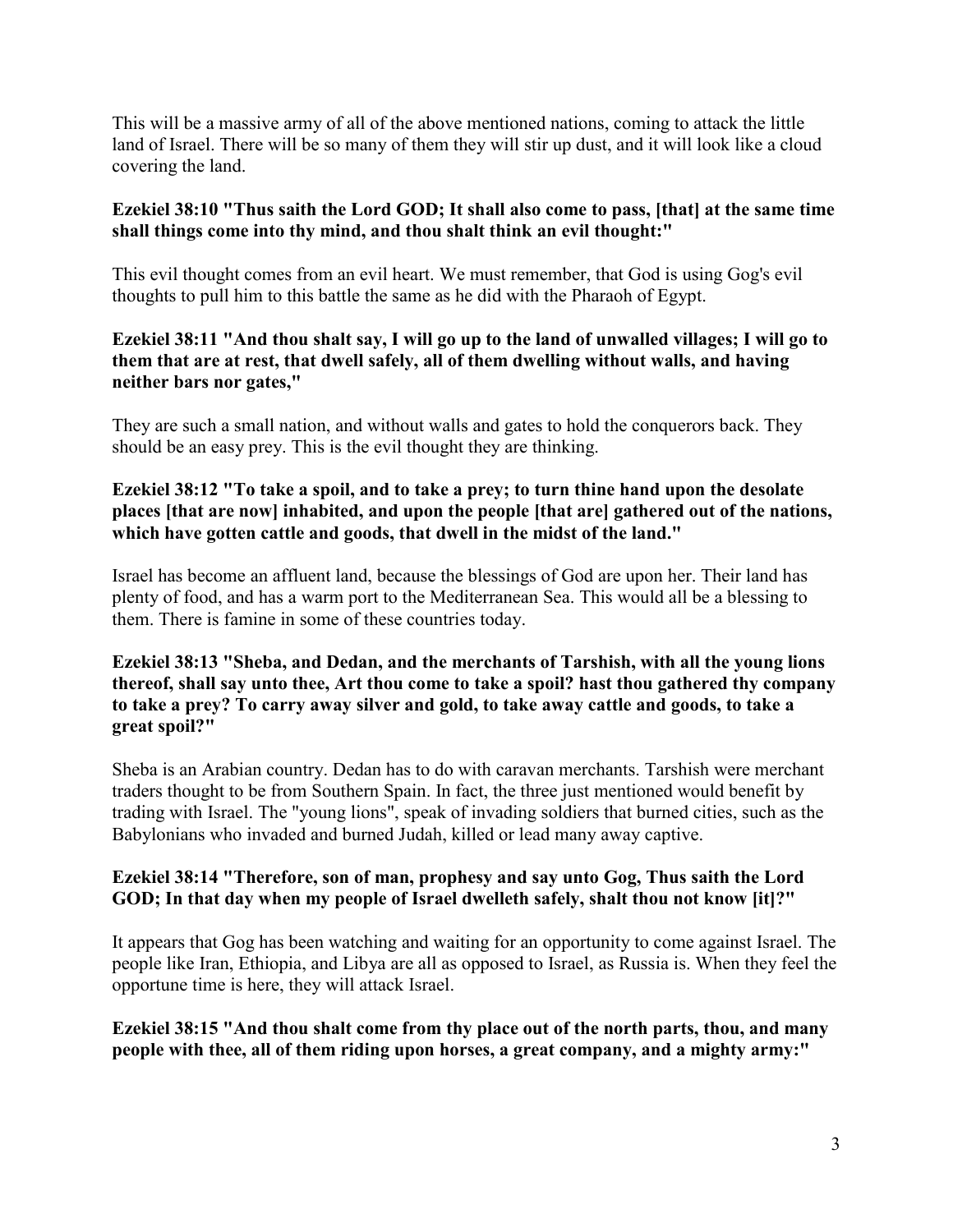The strangest thing about this is the fact, they are riding upon horses. One thing we must remember is that in Ezekiel's day there were no motorized vehicles. He is giving this prophecy in his own terminology.

Some see horses and weapons here being used symbolically to represent meaning which would be easy to grasp in Ezekiel's day, but which would be fulfilled in the future time with different war forms suitable to the time.

# **Ezekiel 38:16 "And thou shalt come up against my people of Israel, as a cloud to cover the land; it shall be in the latter days, and I will bring thee against my land, that the heathen may know me, when I shall be sanctified in thee, O Gog, before their eyes."**

Notice that "my people of Israel are God's people in this verse. God will be glorified in this.

"That the heathen may know me" is a phrase, frequent in Ezekiel, is part of the theme to glorify God and show His sovereign power. God is the victor, who will be "hallowed" by fire.

# **Ezekiel 38:17 "Thus saith the Lord GOD; [Art] thou he of whom I have spoken in old time by my servants the prophets of Israel, which prophesied in those days [many] years that I would bring thee against them?"**

"Art thou he" refers to the general references to this time and the participants. Even Daniel referred to this time at least 3 decades prior to Ezek. 38 (in Dan. 2:41-44). The nature of the question presupposes that the previous generalities are now being particularized in the person of Gog.

# **Ezekiel 38:18 "And it shall come to pass at the same time when Gog shall come against the land of Israel, saith the Lord GOD, [that] my fury shall come up in my face."**

God has led these countries, and people opposed to God, to this place to destroy them. It will not be Israel that destroys them. It will be God, and everyone will know it is God. God's fury has come up, because they oppose God's people. They even oppose God Himself.

# **Ezekiel 38:19 "For in my jealousy [and] in the fire of my wrath have I spoken, Surely in that day there shall be a great shaking in the land of Israel;"**

This is speaking of a huge earthquake in Israel and panic will seize the invading soldiers who will turn and use their weapons against one another. It also could be speaking of the fear of God, which comes when all of this happens. God will fight this battle Himself and all of Israel will be safe.

**Ezekiel 38:20 "So that the fishes of the sea, and the fowls of the heaven, and the beasts of the field, and all creeping things that creep upon the earth, and all the men that [are] upon the face of the earth, shall shake at my presence, and the mountains shall be thrown down, and the steep places shall fall, and every wall shall fall to the ground."**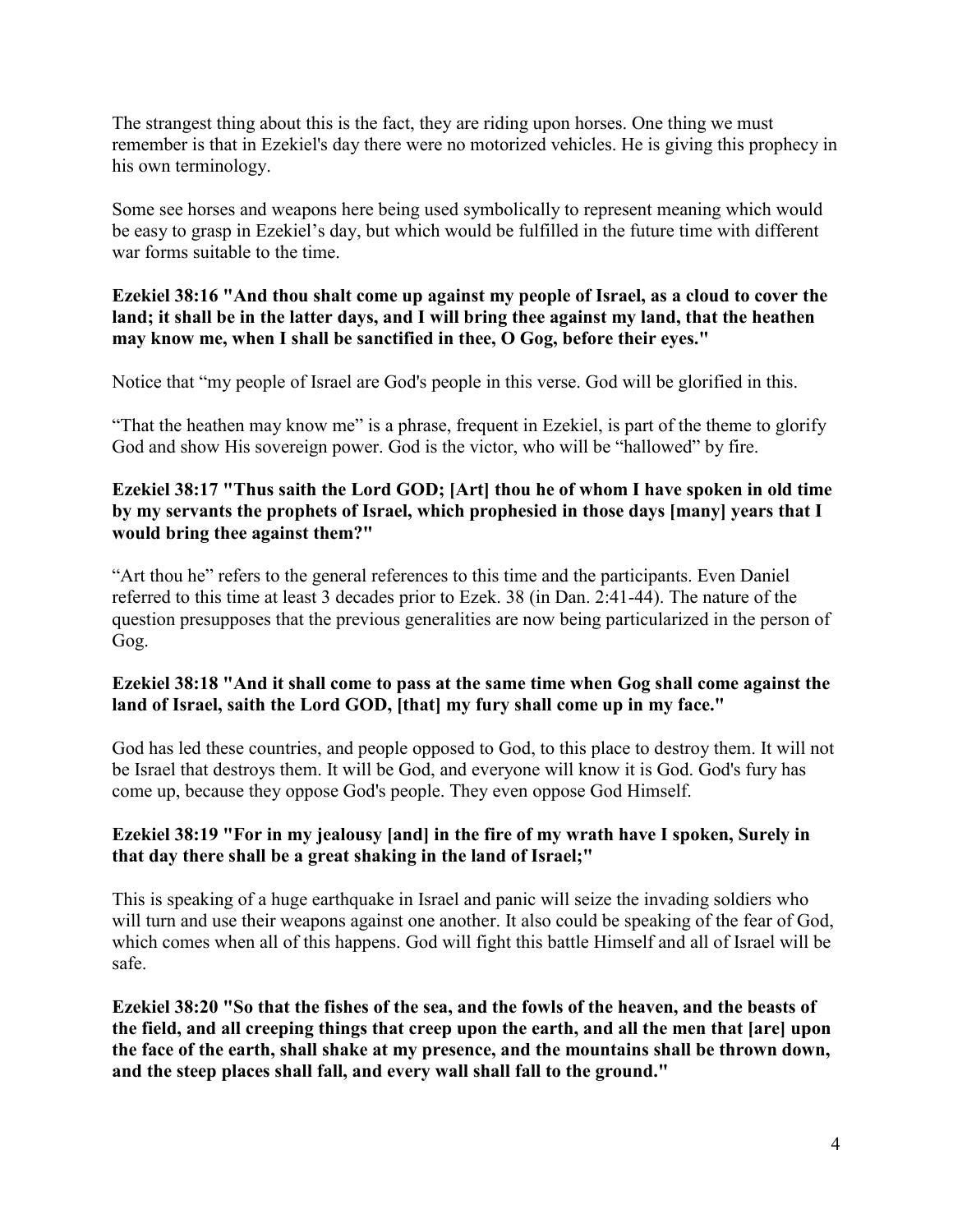This will be a great earthquake, which the entire world will feel. Every living creature upon the earth will fear the Lord at this point.

This sounds like it could be the sixth seal (mentioned in Revelation).

Revelation 6:12-17. "And I beheld when he had opened the sixth seal, and, lo, there was a great earthquake; and the sun became black as sackcloth of hair, and the moon became as blood;" "And the stars of heaven fell unto the earth, even as a fig tree casteth her untimely figs, when she is shaken of a mighty wind." "And the heaven departed as a scroll when it is rolled together; and every mountain and island were moved out of their places." "And the kings of the earth, and the great men, and the rich men, and the chief captains, and the mighty men, and every bondman, and every free man, hid themselves in the dens and in the rocks of the mountains;" "And said to the mountains and rocks, Fall on us, and hide us from the face of him that sitteth on the throne, and from the wrath of the Lamb:" "For the great day of his wrath is come; and who shall be able to stand?"

But notice (in verse 18 above), that this is coming at the time when Gog shall come against the land of Israel. Therefore, this probably is a completely different earthquake being mentioned here that affects only the mountains around Israel.

## **Ezekiel 38:21 "And I will call for a sword against him throughout all my mountains, saith the Lord GOD: every man's sword shall be against his brother."**

The great confusion caused by all of these calamities, will cause the army of Gog and his companions to turn their swords on each other.

## **Ezekiel 38:22 "And I will plead against him with pestilence and with blood; and I will rain upon him, and upon his bands, and upon the many people that [are] with him, an overflowing rain, and great hailstones, fire, and brimstone."**

This bothered me a lot as I could only think of this happening (in Rev. 19), but not so. This happens in many other places (such as Rev. 8:7, 11:19, and 16:17-21), which is actually the end when Jesus returns.

In the Book of Revelation (Chapters 17  $\&$  18) continues that describe the Harlots; (Chapter 19) the marriage supper of the Lamb; (Chapter 20) Satan is bound; (Chapter 21) the New Heaven and New earth; and (Chapter 22), The River of Life and a description of heaven.

Other scripture where hail is described (is in Psalms), 6 verses; and Exodus (in 14 places).

In the natural, this appears to be an atomic war of great magnitude. This however, comes from God. This fire and brimstone is like that which fell upon Sodom and Gomorrah. All of this is judgment upon these atheistic people by God, Himself. This is too horrible to even imagine. (The Israelites are not harmed, even though they are near).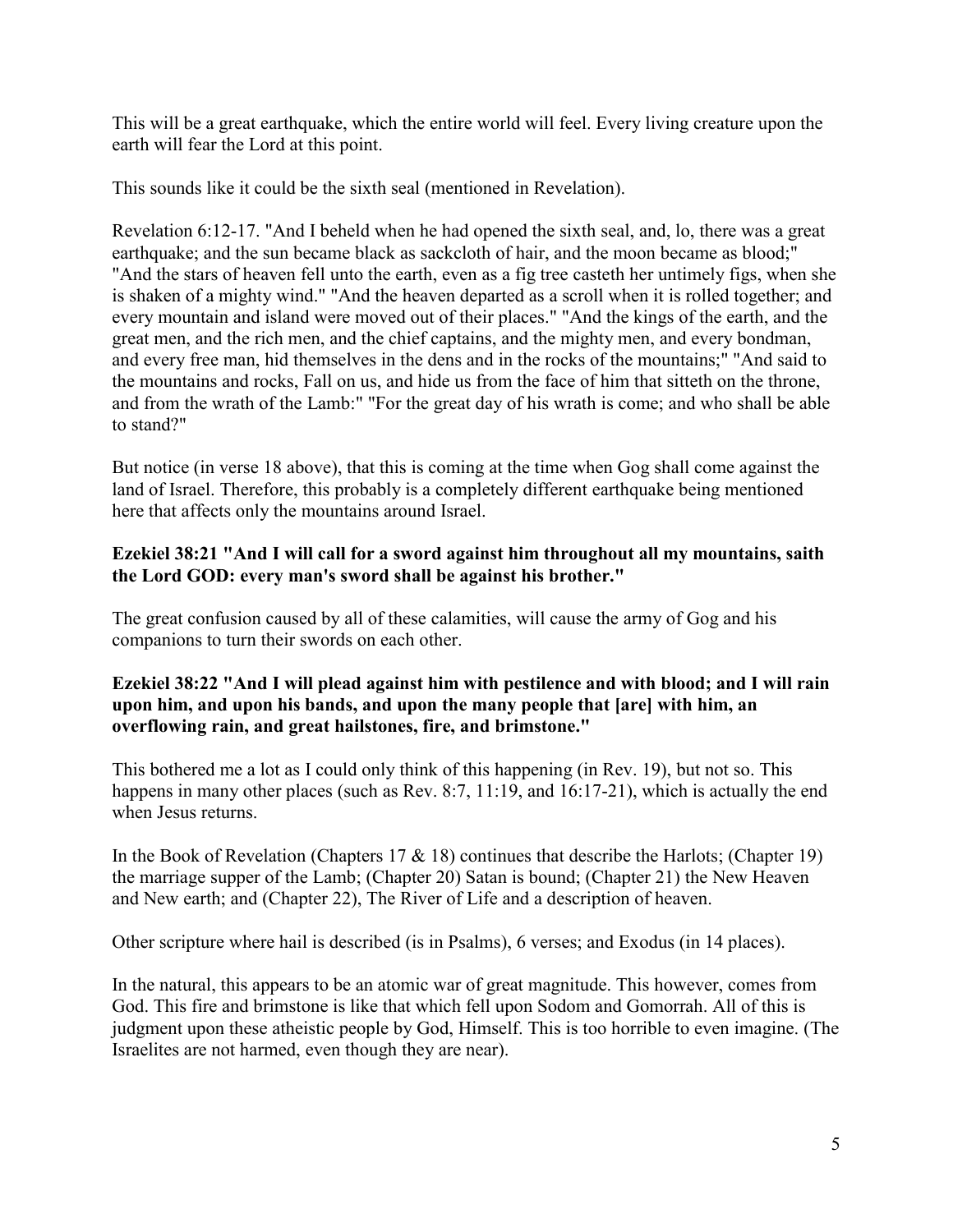Those who are killed by the rain, hailstones and brimstone are those who are enemies of God. What then happens to those who are God's faithful that may be close by?

Do you remember the 6 angels (of Ezekiel in chapter 9), who were charged with the killing of those who didn't mourn the abominations that the people of Judah were doing? They were spared when they were marked by the angel with the inkhorn. God can do that even when fire, brimstone and even great hailstones are falling in the midst of the Israelites and their enemies.

It is easy to confuse the events which happen here (in Ezekiel 38), especially the last several verses (from 18 to 22), which sound so close to those of (Revelation 6:12-21 and 19:11-21). However, there are some differences which must be looked at.

- (1)Even a casual reader plainly sees that Israel is the object of Gog's and Magog's hatred. The happenings of Revelation are that of the Antichrist's and his insane hatred of Jesus Christ which culminates with his bringing together, even from the orient over the dried up river Euphrates, hordes of people against, not Israel, but Jesus Christ the coming King.
- (2)No one world government is functioning during the events (in Ezekiel 38 and 39).
- (3)We will look at and talk more about (Ezek. 39:8-10), when it comes to Israel's burning of the weapons of war left by Gog and Magog (in chapter 39:9), and look at some scripture that will leave no doubt as to the timing of some of these scriptures.

# **Ezekiel 38:23 "Thus will I magnify myself, and sanctify myself; and I will be known in the eyes of many nations, and they shall know that I [am] the LORD."**

The only glory that will come from this is the glory that God will get. Everyone who is left will know He is God. No man has to elevate God, or could even if they wanted to. God is above all of His creation, including man.

# **Ezekiel Chapter 38 Questions**

- 1. Ezekiel was told to set his face against
- 2. When is this prophecy for?
- 3. Magog seems to be what country?
- 4. Meshack is, possibly, speaking of
- 5. What was this northern nation known for?
- 6. Gog was chief prince of \_\_\_\_\_\_\_\_\_\_ and \_\_\_\_\_\_\_\_.